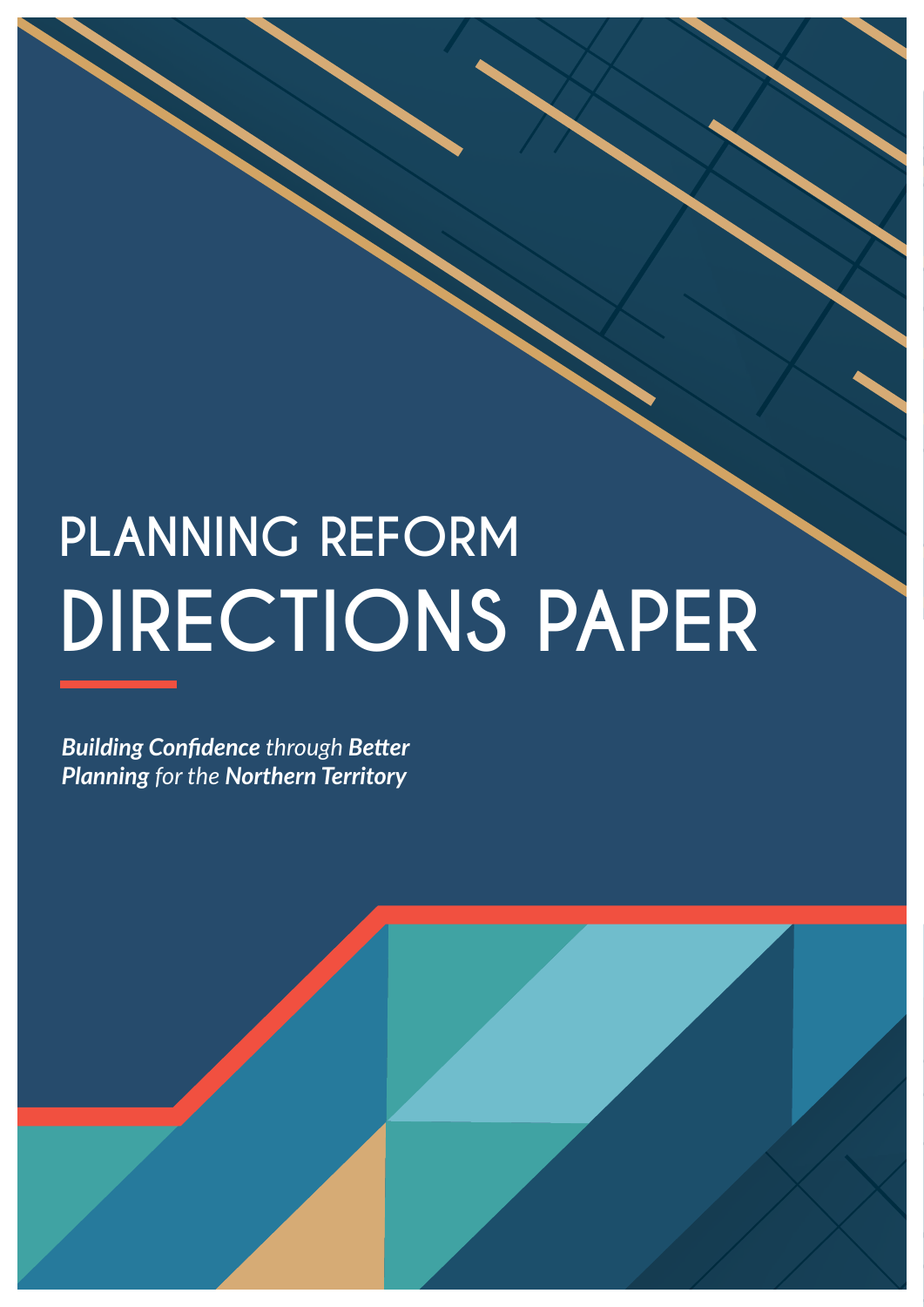- **Introduction**
- 2 **Directions** to Deliver Planning Reform
- **3** Proposed Reforms
- **4** Next Steps



## **CONTENTS**

#### **LIST OF ACRONYMS**

| DА           |  |
|--------------|--|
| DĀS          |  |
| DCA          |  |
| DIPL         |  |
| EDP          |  |
| NT           |  |
| NTG          |  |
| <b>NTCAT</b> |  |
| NTPS         |  |

Development Application Development Assessment Services Development Consent Authority **Exceptional Development Permit** Northern Territory Northern Territory Government Northern Territory Planning Scheme

Department of Infrastructure, Planning and Logistics

Northern Territory Civil and Administrative Tribunal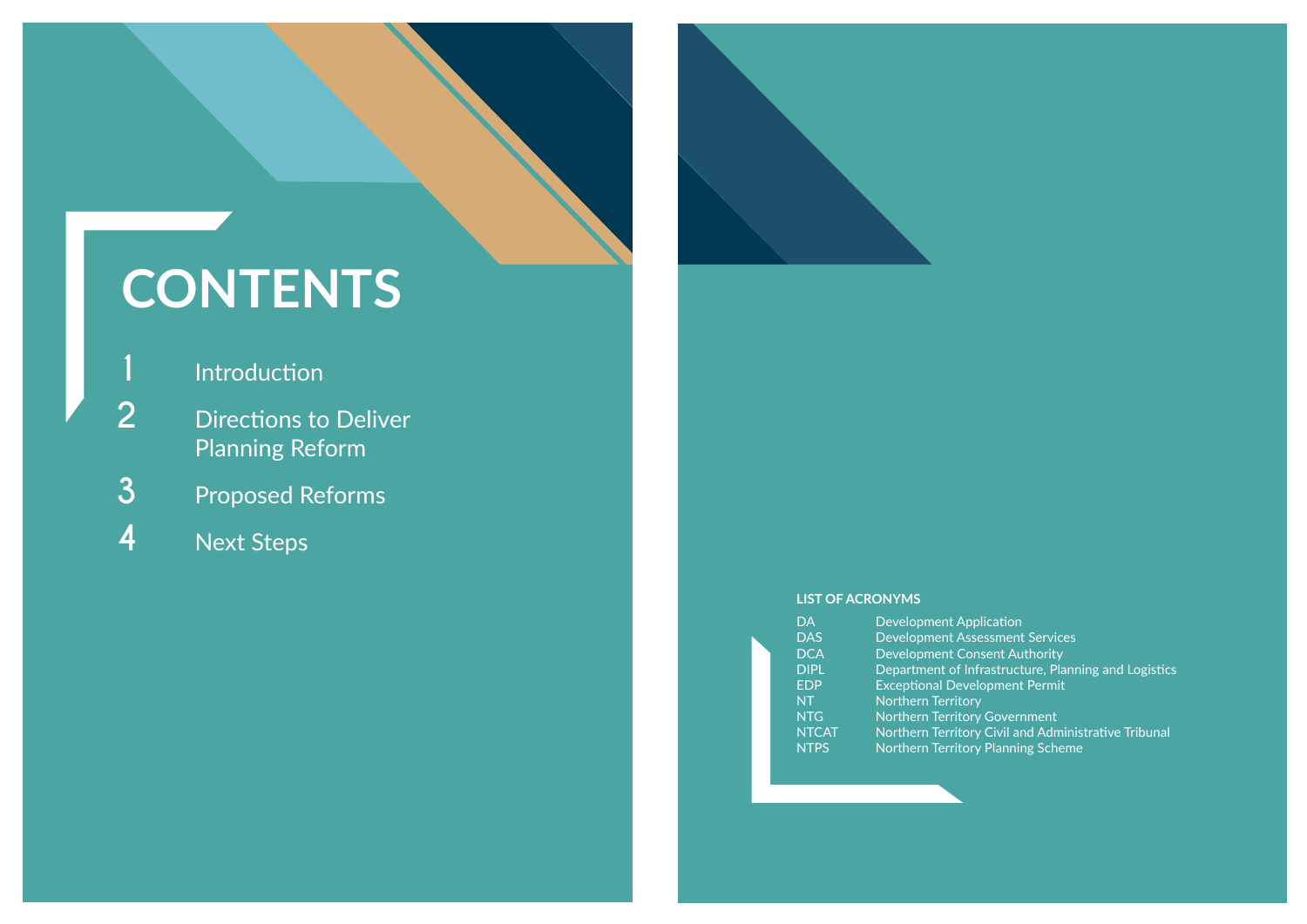# **INTRODUCTION**

*Land use planning is needed to make sure that existing and future Territorians have the built and natural environments needed to support great lifestyles and strong communities.* 

Planning guides how land can be used and sets the direction for sustainable and orderly development that meets the demands of a growing population. The Government is committed to providing the best planning system for the Territory – a system that is transparent, accountable and that will balance the many interests in the community.

From October to December 2017, a consultation paper was released outlining how the current Northern Territory planning system operates and introducing six principles intended to underpin the planning system to ensure it:

- ▷ provides certainty
- ▷ balances competing interests
- ▷ ensures transparency
- ▷ reduces complexity
- $\triangleright$  incorporates meaningful community participation and consultation
- $\triangleright$  expands opportunities for decisions to be reviewed.

Elton Consulting was engaged to talk with all sectors of the community to seek feedback on the current planning system in the Territory and ideas for its improvement. Feedback about the strengths of our planning system, its shortcomings and suggestions for improvement have been used to inform a package of proposed planning reforms. The full consultation outcomes report from Elton is available online.

#### **KEY STRENGTHS**

- ▷ Comparable to other states, the NT planning system is generally simple.
- ▷ The planning system is predominantly an efficient and streamlined system for development applications.
- ▷ Development Assessment Services (DAS) is easy to deal with and approachable.
- ▷ Electronic submissions of development applications is efficient.
- ▷ Strategic planning has improved significantly and is moving in the right direction.

#### **KEY SHORTCOMINGS**

- ▷ There is too much potential for political interference in the planning system.
- ▷ Decision making processes need more meaningful public participation.
- $\triangleright$  Planning decisions need to be more transparent and accountable.
- ▷ Planning decisions need to have more holistic and informed consideration of environmental, social and economic issues, and should focus on producing good development outcomes.
- ▷ Planning information needs to be clearer and more accessible, especially online.
- ▷ More needs to be done to enforce development permits.

#### **FEEDBACK SNAPSHOT**

Feedback from the community and industry illustrates features of the NT planning system that work and key areas for improvement.

#### **AIM OF THE DIRECTIONS PAPER**

This Directions Paper gives an overview on the Government's strategy to reform the planning system.

The Directions Paper introduces:

- ▷ **three overarching directions for planning reform guided by the six principles and reflecting community feedback**
- ▷ **the two phases over which reforms will be delivered**
- ▷ **a snapshot of the proposed reforms and**
- ▷ **issues considered to be outside the scope of this review**

The Directions Paper is complemented by a Phase 1 Priority Reforms paper that provides more technical detail on reforms proposed for Phase 1.

Phase 1 reforms include a number reference so you can easily find more detail and focused questions about these in the detailed Phase 1 Priority Reforms paper

**2**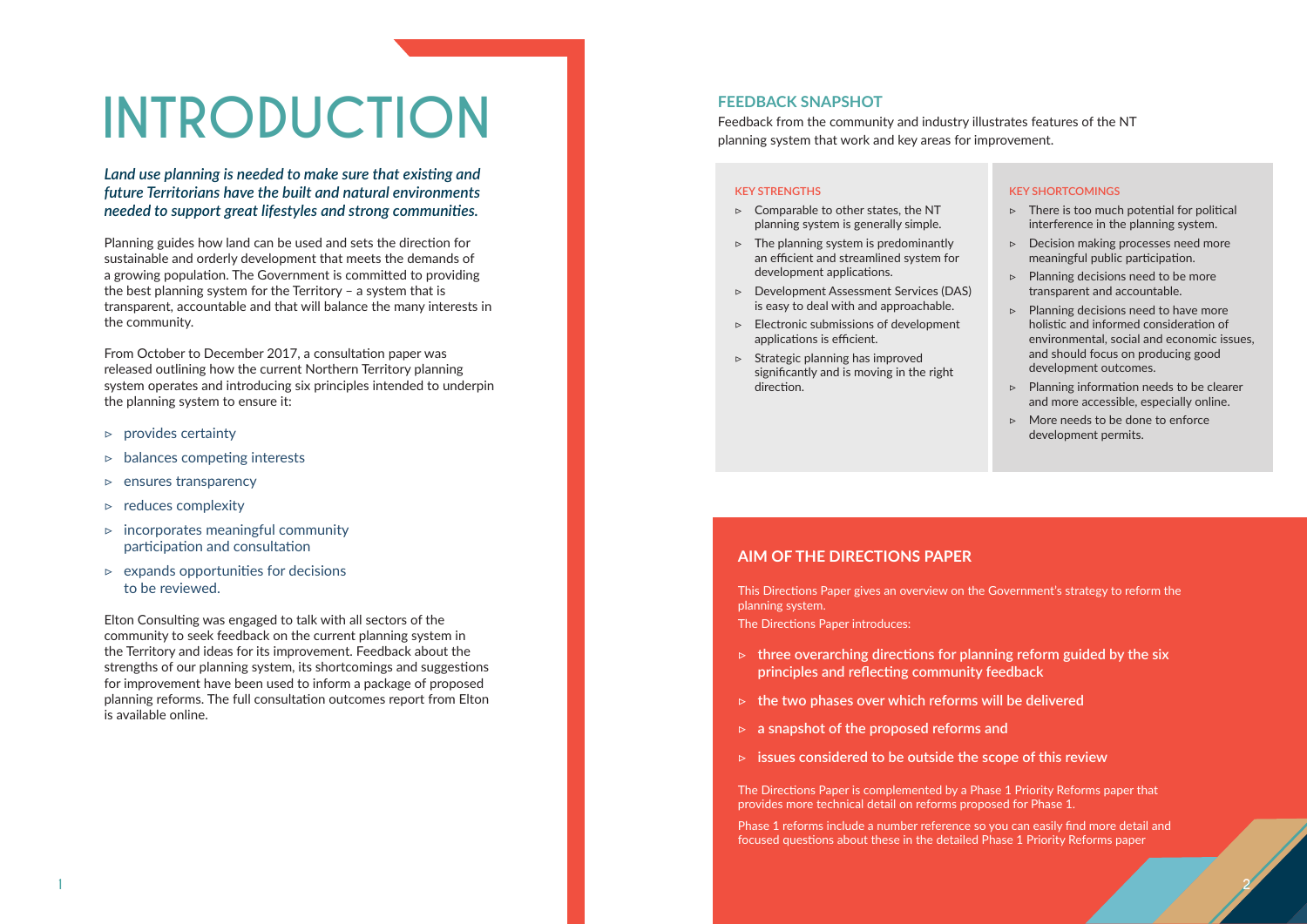# **DIRECTIONS TO DELIVER PLANNING REFORM**





Community feedback identified a broad range of concerns and priorities. The essence of this feedback and the six principles guiding the reform suggest three key directions for improving the NT planning system.

#### SIX PRINCIPLES

| <b>PROVIDING CERTAINTY</b> | <b>BALANCING COMPETING</b><br><b>INTERESTS</b>                                                         | <b>ENSURING TRANSPARENCY</b>                                                              |
|----------------------------|--------------------------------------------------------------------------------------------------------|-------------------------------------------------------------------------------------------|
| <b>REDUCING COMPLEXITY</b> | <b>INCORPORATING</b><br><b>MEANINGFUL COMMUNITY</b><br><b>PARTICIPATION AND</b><br><b>CONSULTATION</b> | <b>EXPANDING</b><br><b>OPPORTUNITIES FOR</b><br><b>DECISIONS TO BE</b><br><b>REVIEWED</b> |

### **THREE KEY DIRECTIONS** PRINCIPLES

#### **TWO PHASES OF PLANNING REFORM**

Improving the planning system will require a mix of changes to planning laws and regulations, amendments the NT Planning Scheme, development of new information resources, upgrades to online systems, and changes to administrative processes.

The proposed reform timeframe is split into two phases:

The Lands Planning team has already commenced reforms that improve how planning information is accessed and internal administrative systems and processes. This reform project aims to have all Phase 1 reforms completed in 2019, and a majority of Phase 2 reforms completed in 2020.



#### **Phase 2**

Longer term reforms **that:**

- ▷ **rely on a change to law or policy to be completed first (through Phase 1 reforms); and/or**
- ▷ **require comprehensive research and investigation.**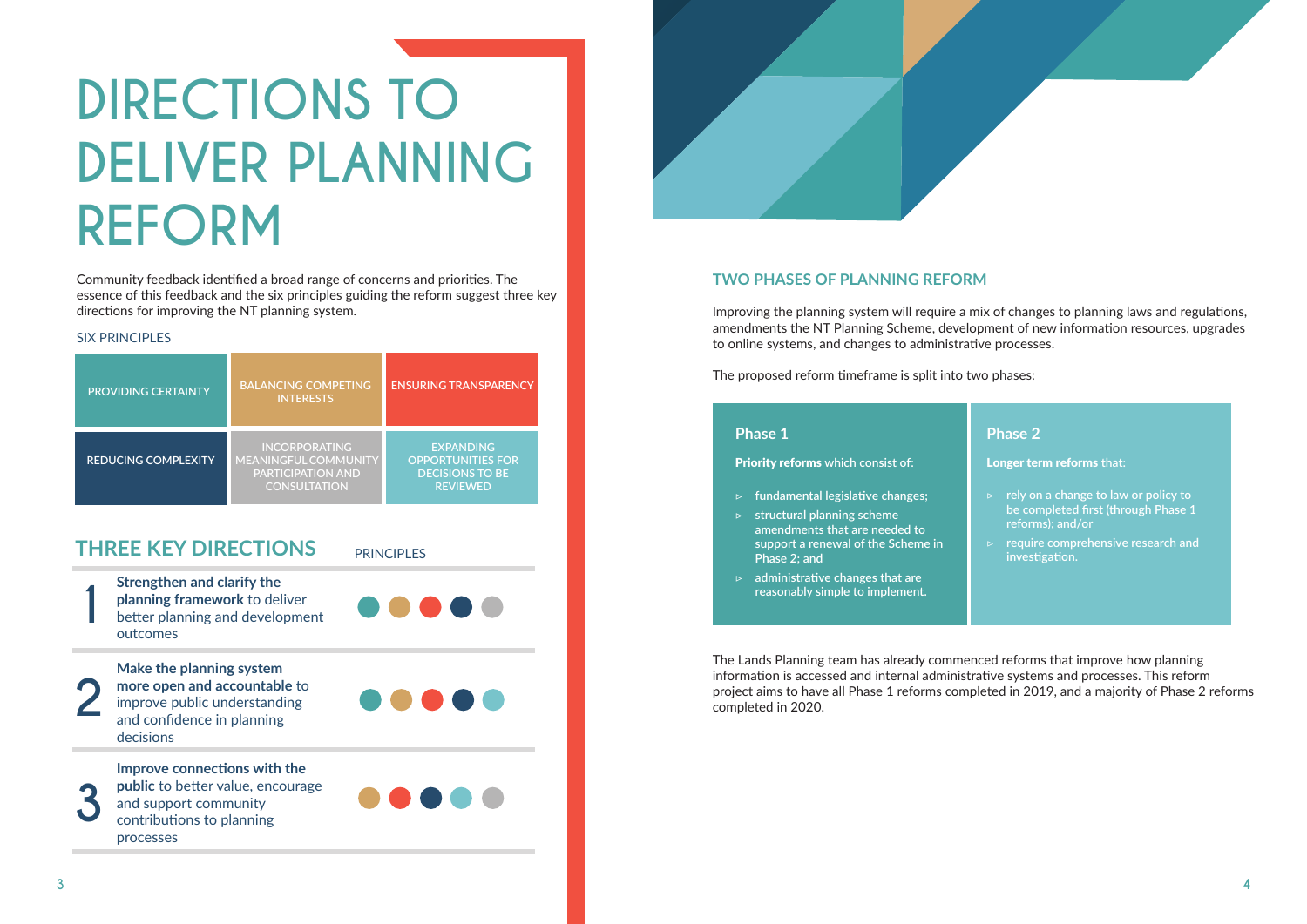**1 1 Strengthen and clarify the planning framework to deliver better planning and development outcomes framework** to deliver better planning and development outcomes

#### **WHAT WE HEARD**

This direction reflects key themes from consultation that:

*A comprehensive legislative review should be undertaken to simplify the planning system.*

*Strategic plans are needed for all areas as a priority. These should be developed with a greater depth of research and review, and should avoid a 'one size fits all' approach.*

*Planning processes need to be better coordinated and integrated with other legislation and processes, including those related to vegetation, water resources and infrastructure provision.*

*Development outcomes need to be improved, including considerations of the environment, built form, urban design and the local context of proposed developments.*

*There is a need for the NT Planning Scheme to include design guidelines / requirements.* 

#### **PHASE 1 REFORMS**

The NT planning system was generally considered to work well, notwithstanding the opportunities for improvement. It was also acknowledged that strategic planning is important to enable holistic consideration of environmental, social and economic issues at a relevant scale, including the local level.

Phase 1 reforms are proposed to build on these good points and address areas that need improving. The Act and Scheme will be restructured to make it clear how the planning system works, what matters must be considered by all decision makers (the DCA and Minister) when making planning decisions, and to strengthen the role of policy to influence consideration of a development within the context of its surroundings. Phase 1 reforms include actions to:

- ▷ Revise the purpose of the *Planning Act*  and refine the structure and principles of the NT planning system (1.3)
- $\triangleright$  Define the contents of a planning scheme (1.4)
- $\triangleright$  Clarify the hierarchy and role of policy within the NT Planning Scheme (1.5)
- Strengthen the linkages between strategic planning and development assessment (1.6)
- ▷ Improve the integration of land use planning and infrastructure provision (1.8)

#### **PHASE 2 REFORMS**

Once the Act and Scheme are restructured and the role of policy is established, we can work within the new framework to do a comprehensive review of the NT Planning Scheme. This will include a substantial body of work to:

- ▷ Review definitions, zones and development provisions
- ▷ Review and develop a range of guidelines for matters such as building design, subdivision and land clearing

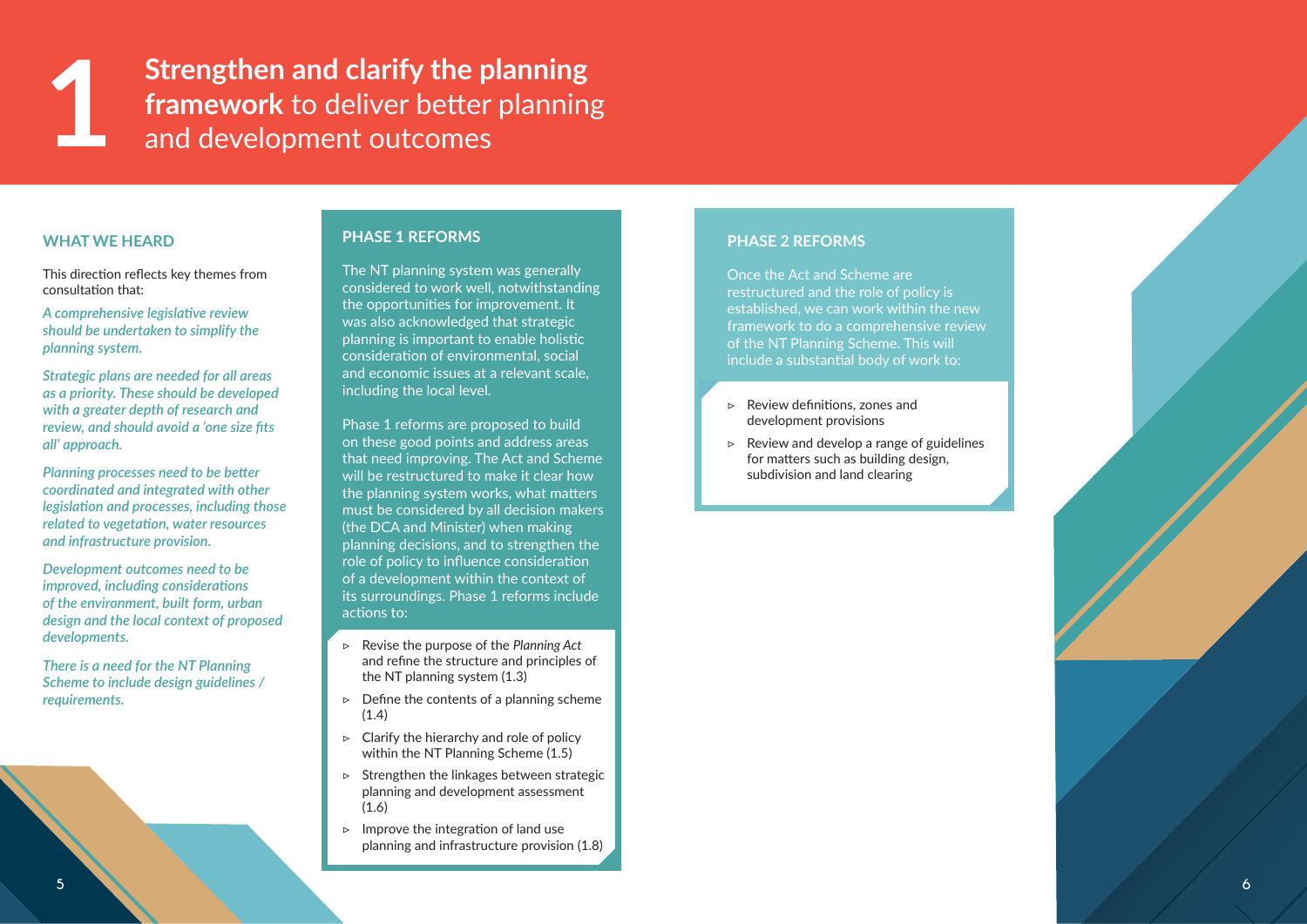**22 Make the planning system more<br>open and accountable to improve<br>public understanding and confide<br>in planning desigions open and accountable** to improve public understanding and confidence in planning decisions

#### **MORE TRANSPARENT APPLICATION AND ASSESSMENT PROCESSES**

- $\triangleright$  Make the planning scheme amendment process more robust (1.7)
- ▷ Reform the Development Consent Authority (2.8)
- $\triangleright$  Introduce time limits for the deferral of development applications (3.2)

- $\triangleright$  Revise third party appeal rights (3.1)
- ▷ Increase access to NTCAT to review decisions (4.3)

#### **REVIEW THE APPEALS PROCESS**

#### **REVIEW ENFORCEMENT AND COMPLIANCE PROVISIONS**

- $\triangleright$  Review and clarify existing use rights (4.1)
- $\triangleright$  Improve the ability of the DCA to enforce offences under the *Planning Act* (4.2)
- $\triangleright$  Strengthen the ability of authorised officers to investigate (4.4)
- $\triangleright$  Revise penalty units to reflect the severity of offences (4.5)
- ▷ Introduce penalty infringement notices for minor offences (4.6)
- $\triangleright$  Introduce deeming provisions that establish who is liable when an offence has occurred (4.7)
- ▷ Expand liability provisions to include office holders of body corporates (4.8)
- $\triangleright$  Clarify provisions that limit time to commence prosecution (4.9)

#### **WHAT WE HEARD**

This direction reflects key themes from consultation that:

*The planning system should be more transparent and accountable.*

*The planning system is too political.*

- $\triangleright$  The Minister will retain discretion over planning scheme amendments and exceptional development permits. This recognises that these decisions relate to changes to government policy. To address the concerns about the transparency of the Minister's decisions, parameters that all decision makers must consider will be added to the Planning Act.
- ▷ Council nominated members will remain part of the Development Consent Authority. This recognises their role in representing the interests of the local community. A new DCA code of conduct will include direction on how Council nominated members may voice the views of Council while ensuring their decisions are made independently.

*Decisions on development applications should be impartial.*

*Enforcement of the Planning Act needs to be proactive and consistent, and penalties should be stronger.*

> $\triangleright$  All planning scheme amendment hearings will continue to be held by the NT Planning Commission. This recognises that the NTPC is established to develop and advise on planning policy but has no decision making powers under the Planning Act. For transparency, reports from the Commission to the Minister with advice on issues raised by the community will now be made publically available.

*Opportunities for third party appeal rights should be improved.* 

*Any increase in third party appeal rights should take into account and minimise unnecessary cost and delays to development*

*The NTCAT should take account of both legal and planning considerations.*

#### **PHASE 2 REFORMS**

Phase 2 reforms that build on Phase 1 actions will include:

- ▷ Review the concurrent application process
- $\triangleright$  Review the use of exceptional development permits

#### **PARTS OF THE SYSTEM TO BE PRESERVED**

While proposed reforms respond to most concerns raised during consultation, some significant aspects of the current system will be preserved with improvements to aid understanding and enhance community confidence.

#### **PHASE 1 REFORMS**

Proposed Phase 1 reforms include measures to improve transparency. The reforms listed in this section will be supported by better communication and consultation processes which are addressed in Section 3.

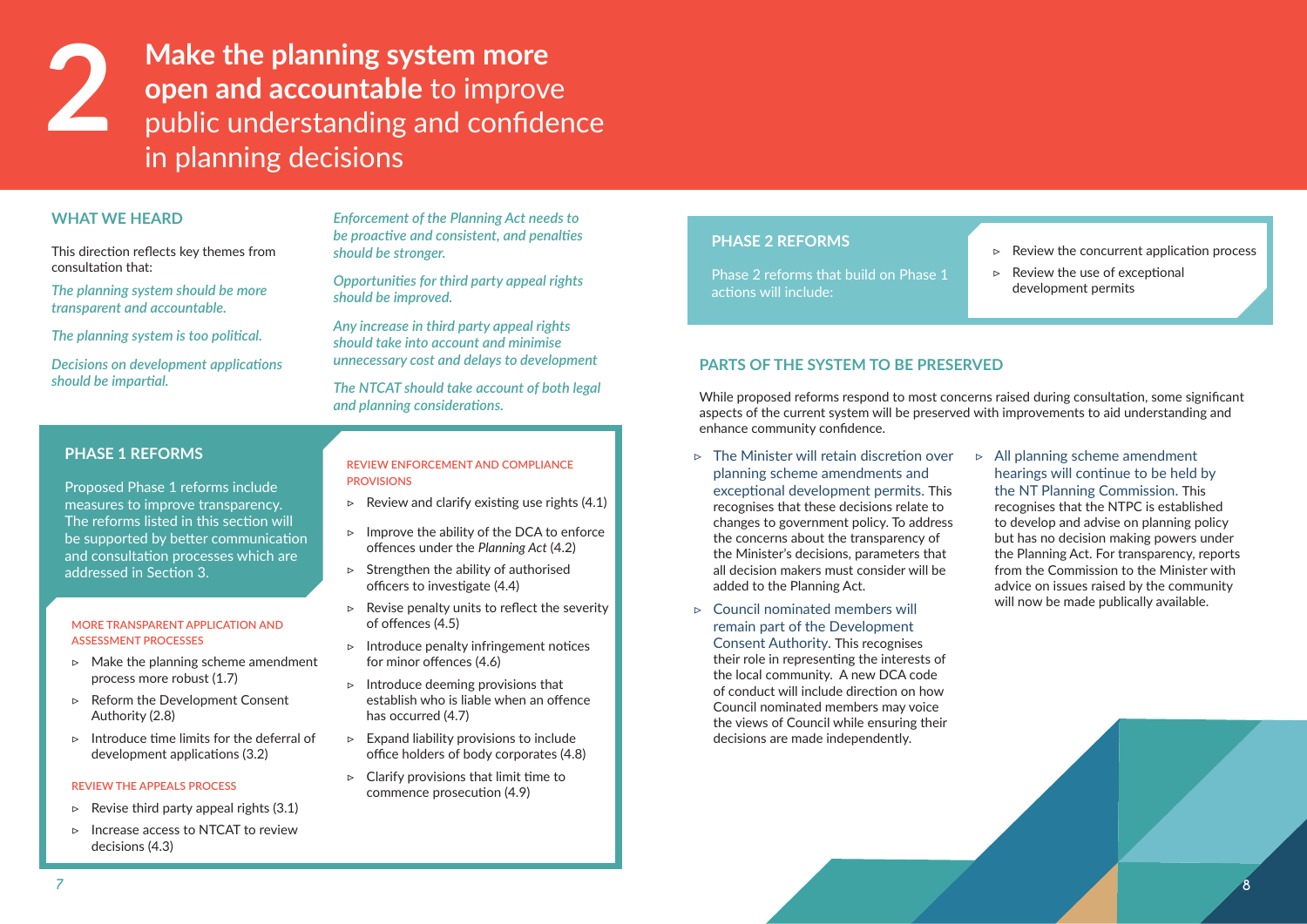#### **PHASE 1 REFORMS**

Better information and communication values community participation. This will improve both transparency and confidence in decisions, and result in better development outcomes through the contribution of local knowledge. To support community involvement in planning, Phase 1 will involve the following reforms:

- $\triangleright$  Demystify the NT Planning Commission (1.1)
- $\triangleright$  Improve the clarity and availability of information about the NT planning system and planning scheme amendment processes (1.2)
- $\triangleright$  Improve the clarity and availability of information about development assessment processes (2.1)

#### **CLEARER AND MORE ACCESSIBLE INFORMATION ABOUT HOW THE PLANNING SYSTEM WORKS**

- $\triangleright$  Introduce pre application consultation by applicants for high impact developments (2.2)
- ▷ Simplify notification requirements for minor developments (2.3)

- $\triangleright$  Update requirements for signs placed on land (2.4)
- Expand the role of electronic services for development notifications and formal correspondence (2.5)

#### **CONSULTATION THAT BETTER REFLECTS THE COMPLEXITY AND POTENTIAL IMPACT OF A PROPOSED DEVELOPMENT**

#### **MORE ACCESSIBLE INFORMATION ABOUT APPLICATIONS**

#### **BETTER RESPONSES AND ONGOING COMMUNICATION WITH SUBMITTERS**

- ▷ Promote contact between planning officers and submitters on development applications (2.6)
- $\triangleright$  Facilitate post exhibition / pre determination discussion between applicants and submitters (2.7)

### **3 Improve connections with the public to better value, encourage and support community contributions to** to better value, encourage and support community contributions to planning processes

#### **WHAT WE HEARD**

This direction reflects key themes from consultation that:

*Planning information needs to be easier to understand and more accessible, especially online.*

*A planning education process should be started.*

*Consultation should be balanced and transparent.* 

*The way strategic planning projects are released for consultation should be reviewed.*

*Updating of the NT Planning Scheme needs better notification and distribution.* 

*Requirements for applications and consultation should reflect the complexity of the proposal.*

*The progress of applications should be trackable and the outcomes should be better communicated to submitters.*

*Planning advice needs to be more consistent and accurate.*

*There should be a structured approach to service authority comments and resolving issues.* 

#### **PHASE 2 REFORMS**

Phase 1 improvements to information and communication will be further developed in Phase 2 with substantial work on online systems and alternative engagement methods. Phase 2 reforms include:

#### **IMPROVE ENGAGEMENT OF 'HARD TO REACH' GROUPS**

- ▷ Increase the awareness of and engagement with young people in planning
- ▷ Improve planning for remote communities

#### **FURTHER IMPROVEMENTS TO ONLINE SYSTEMS**

- ▷ Overhaul of online systems to develop an integrated planning portal that presents and interlinks systems that may include:
	- Online interactive planning scheme
	- Intuitive interactive mapping system with better property and planning information
	- Easy to understand presentation of applications
	- Application tracking and submissions platform for the public, and improvements to online application tracking / processing system for applicants
	- Online planning application archive
- $\triangleright$  Explore potential to use technology to improve opportunities to participate in DCA meetings including livestream

### **PARTS OF THE SYSTEM TO BE PRESERVED**

Set timeframes will not be imposed on service authorities to sign off development permit conditions. This recognises that development must meet the technical and legal requirements of service authorities. Proposed reforms will increase opportunities for developers and service authorities to confer, and to potentially resolve issues, prior to a decision being made by the DCA.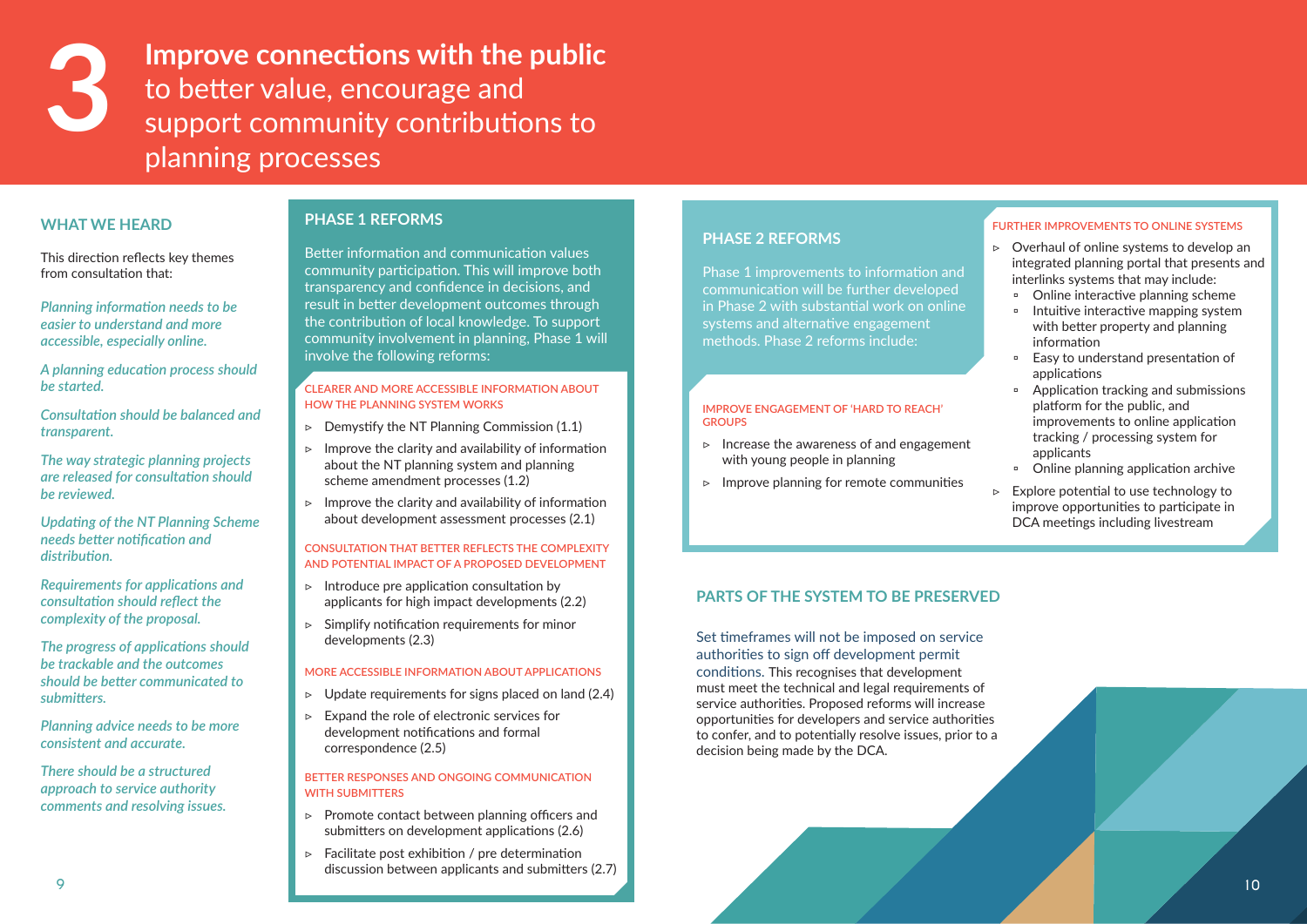### **NEXT STEPS**

- ▷ This Discussion Paper is intended to be read in conjunction with the Phase 1 Priority Reform paper.
- ▷ The Phase 1 Priority Reforms paper gives a more detailed technical explanation of issues to be addressed in Phase 1.
- ▷ Your feedback will be used to further refine the direction of reforms, including the specific drafting of legislation and changes to Government policy. This will include changes to the *Planning Act*; planning scheme amendments; and administrative changes.
- ▷ Draft legislation and planning scheme amendments will be provided for further feedback, prior to be being tabled in parliament in 2019.

If you provided your details as part of the Stage 1 consultation process you will be automatically included on our stakeholder contact list and invited to attend a workshop.

If you would like to be involved in the consultation sessions, or would prefer to provide written feedback, you can get in touch at: planningreform@nt.gov.au; or phone 08 8946 0600.

## **HOW TO COMMENT**

The Department of Infrastructure, Planning and Logistics will be running targeted consultation sessions over the coming 6 weeks focussing on the details of the Phase 1 Priority Reform paper.